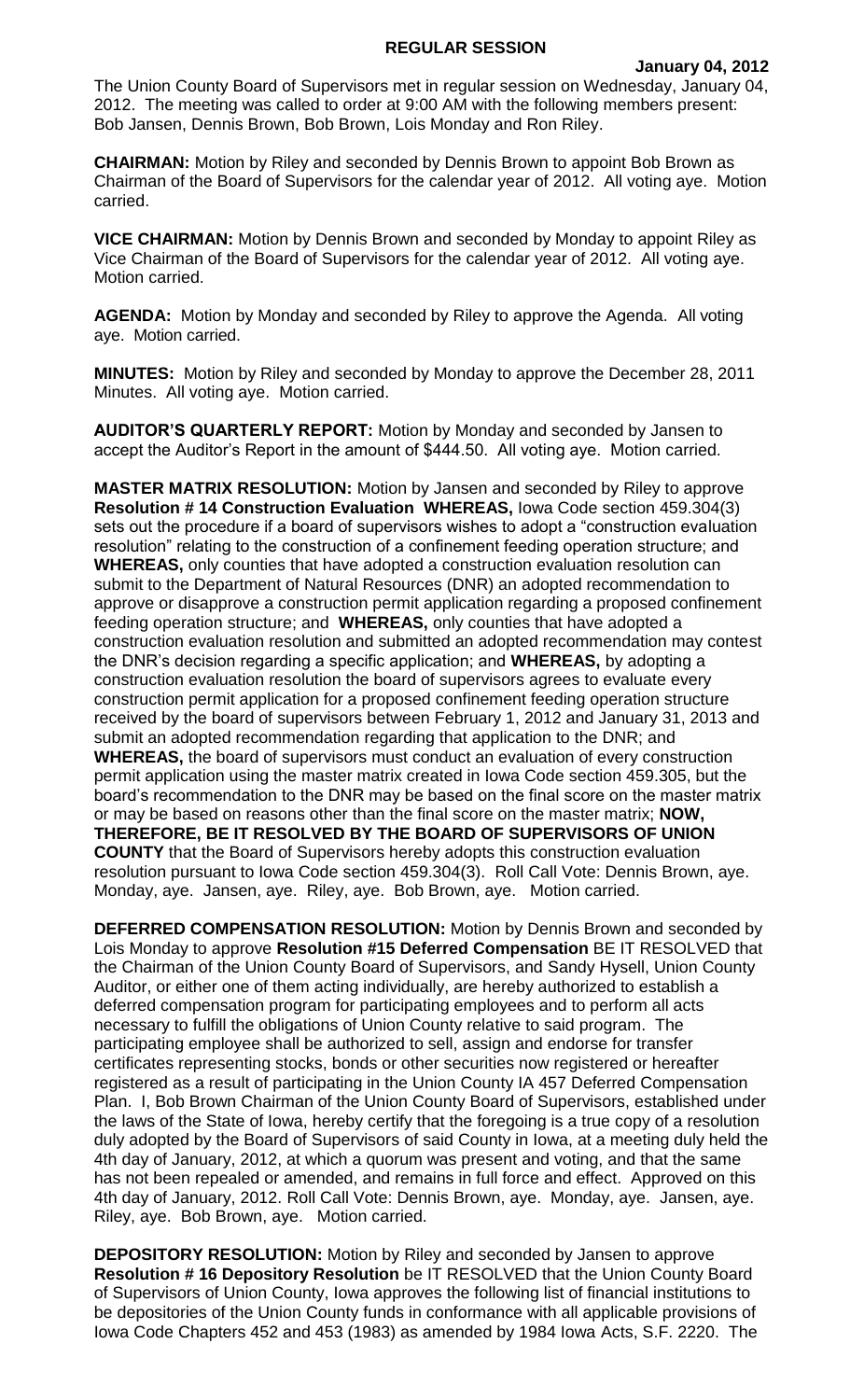Recorder, Treasurer, Sheriff, Auditor is hereby authorized to deposit the Union County funds in amounts not to exceed the maximum approved for each respective financial institution as set out below:

|            | Name of Depository Office          | Location                    | Maximum Balance In<br>Effect | Maximum Balance In<br>Effect |
|------------|------------------------------------|-----------------------------|------------------------------|------------------------------|
|            |                                    |                             | Under Prior Resolution       | Under This Resolution        |
| Recorder:  | IA St Savings Bank                 | Creston                     | 150,000.00                   | 150,000.00                   |
| Treasurer: | Great Western Bank                 | Creston                     | 3,000,000.00                 | 2,000,000.00                 |
|            | <b>State Savings Bank</b>          | Creston                     | 1,000,000.00                 | 1,000,000.00                 |
|            | First Nat'l Bank                   | Creston                     | 5,000,000.00                 | 5,000,000.00                 |
|            | IA St Savings Bank                 | Creston                     | 7,000,000.00                 | 8,000,000.00                 |
|            | <b>First Federal</b>               | Creston                     | 2,000,000.00                 | 2,000,000.00                 |
|            | IA Public Agency % Norwest<br>Bank | <b>Des</b><br><b>Moines</b> | 1,000,000.00                 | 1,000,000.00                 |
| Sheriff:   | First Nat'l Bank                   | Creston                     | 350,000.00                   | 350,000.00                   |
|            | <b>First Federal</b>               | Creston                     | 100,000.00                   | 100,000.00                   |
| Auditor:   | IA St Savings Bank                 | Creston                     | 25,000.00                    | 25,000.00                    |
|            | First Nat'l Bank                   | Creston                     | 25,000.00                    | 25,000.00                    |
|            | <b>First Federal</b>               | Creston                     | 25,000.00                    | 25,000.00                    |

Approved on this 4<sup>th</sup> day of January, 2012. Roll Call Vote: Dennis Brown, aye. Monday, aye. Jansen, aye. Riley, aye. Bob Brown, aye. Motion carried.

**28E AGREEMENT:** Motion by Monday and seconded by Dennis Brown to reaffirm the sanitation 28E Agreement with Guthrie County. Roll Call Vote: Dennis Brown, aye. Monday, aye. Jansen, aye. Riley, aye. Bob Brown, aye. Motion carried.

**RECORD RETENTION:** Motion by Monday and seconded by Riley to approve **Resolution # 17 Record Retention** The following is a list of records, which are to be destroyed (after appropriate documents are scanned and checked) by burning in accordance with law and as authorized by the Union County Board of Supervisors on January 4, 2012. County records included are:

## **RECOMMENDED RETENTION**

| RECORDS TO BE DESTROYED                                       | <b>AFTER AUDIT</b>        |
|---------------------------------------------------------------|---------------------------|
| Claims through 6/2007                                         | 2 <sub>yr</sub>           |
| Warrants & duplicate warrants through 6/2007                  | 2 <sub>yr</sub>           |
| Handwritten claims through 6/2007                             | 2 <sub>yr</sub>           |
| Secondary Roads receipts through 6/2007                       | 1 yr                      |
| Payroll time cards through 6/2006                             | 3 yr                      |
| Misc. receipts through 6/2007                                 | 1 yr                      |
| Dog records through 6/2007                                    | 1 yr                      |
| General ledger, expenditure & revenue ledgers through 01/04   | 5 yr                      |
| Annual reports receipts, expenditures, balances through 01/04 | 5 yr                      |
| Closed Session Tapes 6/1999                                   | 10 <sub>yr</sub>          |
| Mental Health Copies for Claims thru 6/2004                   | Admin/Legal values ended. |
| Board Proceedings thru 6/1998                                 | Admin/Legal values ended. |
| <b>Returned Homestead and Military</b>                        |                           |
| disallowances through 6/2007                                  | Admin/Legal values ended. |
| Health Insurance Reports thru 6/2003                          | Admin/Legal values ended. |

Approved on this 4th day of January, 2012. Roll Call Vote: Dennis Brown, aye. Monday, aye. Jansen, aye. Riley, aye. Bob Brown, aye. Motion carried.

**GOPHER BOUNTY:** Motion by Riley and seconded by Jansen to set Gopher Bounty at \$1.00. All voting aye. Motion carried.

**SUPERVISOR ORGANIZATION RESOLUTION:** Motion by Monday and seconded by Riley to approve **Resolution # 18 Supervisor Organization** Be It Resolved by the Union County Board of Supervisors that their regular meeting days be set for each Monday of the month and claims will be approved the second and fourth Mondays of each month. Special sessions to be held on Wednesday when possible. Business will be conducted pursuant to Robert's Rules of Order. No bills will be allowed unless they carry the approval of the officer empowered to order the same. That the aid of the Poor must be obtained through the County General Relief Designee (MATURA Action Corporation) or Chair of the Board of Supervisors. That all claims must be itemized in full with vendor invoice and signed by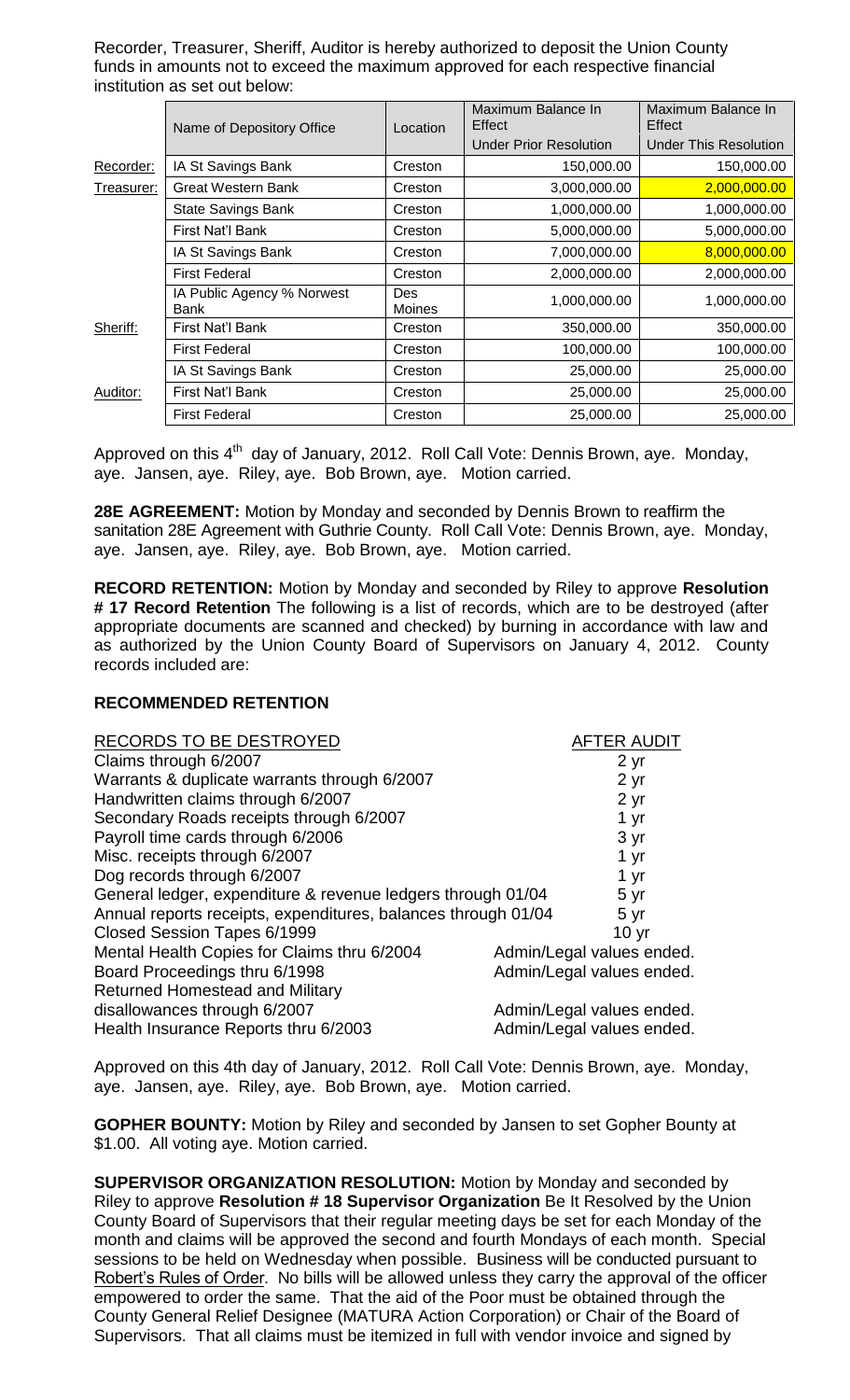office head. Claims must be filed in the Auditor's office by noon on Thursday proceeding the weekly session of the Board, exceptions with the discretion of the Board. Approved this 4th day of January, 2012. Roll Call Vote: Dennis Brown, aye. Monday, aye. Jansen, aye. Riley, aye. Bob Brown, aye. Motion carried.

**ADA BOARD:** Motion by Jansen and seconded by Dennis Brown to appoint Allison Danilovich and Dennis Brown to the ADA Board. All voting aye. Motion carried.

**CONDEMINATION COMMISSION:** Motion by Monday and seconded by Dennis Brown to appoint the following: LICENSED REAL ESTATE BROKERS OR SALESMEN: Dennis Carter, Retta Ripperger, Korina Loudon, Jane Lowe, Bruce Jamie Travis, Norma Sammons, and Beverly Post. BANK AND/OR LOAN AGENCIES: David Driskell (Iowa State), Marlin Neisemier (First Federal), Dan Purdum (First National), Tom Granthem (State Savings), and Scott Coen (Great Western). OWNERS-OPERATORS OF AGRICULTURE PROPERTY: Richard Ide, Hal Dean Morris, Eddie Ehm, Ann Moore, and Leslie Wurster. OWNERS OF CITY PROPERTY: Franklin Eighme, Katie Turner, Gail Peterson, Kent Forbes, Mary Seales, and Morris Conklin. All voting aye. Motion carried.

**EMERGENCY MANAGEMENT COMMISSION:** Motion by Dennis Brown and seconded by Jansen to reappoint Riley and Monday to the Emergency Management Commission. All voting aye. Motion carried.

**ENTERPRISE ZONE COMMISSION:** Motion by Riley and seconded by Dennis Brown to reappoint Monday to the Enterprise Zone Commission. All voting aye. Motion carried.

**HEALTH BOARD:** Motion by Jansen and seconded by Monday to appoint Bob Brown to the Health Board. All voting aye. Motion carried.

**LEC COMMISSION:** Motion by Jansen and seconded by Riley to reappoint Monday and Dennis Brown to the LEC Commission. All voting aye. Motion carried.

**MEDICAL EXAMINERS:** Motion by Dennis Brown and seconded by Monday to reappoint John Hoyt and Daniel Walker as Medical Examiners and John Stutzman and Laryl VandenBerg as Investigators. All voting aye. Motion carried.

**OFFICIAL NEWS PAPERS:** Motion by Dennis Brown and seconded by Monday to redesignate the Creston News Advertiser and the Afton Star as the County's Official Newspapers. All voting aye. Motion carried.

**PRARIE SOLID WASTE AGENCY BOARD:** Motion by Jansen and seconded by Dennis Brown to reappoint Riley to the Prairie Solid Waste Agency Board. All voting aye. Motion carried.

**RC&D COMMITTEE:** Motion by Dennis Brown and seconded by Jansen to reappoint Roger Baker and Jill McKnight to the RC&D Committee. All voting aye. Motion carried.

**BOARD APPOINTMENTS 2011:** Motion by Monday and seconded by Riley to appoint the following:

| 5th Judicial Comm. Board, Des Moines:                         | Dennis Brown                  | Alternate: Robert Jansen |
|---------------------------------------------------------------|-------------------------------|--------------------------|
| <b>Airport Redistricting Commission:</b>                      | Lois Monday                   | Alternate: Ron Riley     |
| Area 14 Agency On Aging Policy Board:                         | Robert Jansen                 | Alternate: Dennis Brown  |
| Atura:                                                        | Ron Riley                     | Alternate: Lois Monday   |
| <b>Case Management Advisory Board:</b>                        | Robert Jansen                 | Alternate: Ron Riley     |
| <b>Citizens Advisory Board:</b>                               | Dennis Brown                  | Alternate: Bob Brown     |
| <b>County Board Of Health:</b>                                | Bob Brown                     | Alternate: Ron Riley     |
| CPC (Adams, Union, Clarke, Adair, Taylor):                    | Robert Jansen                 | Alternate: Ron Riley     |
| <b>Creston School Citizens Advisory Board:</b>                | Ron Riley                     |                          |
| <b>Crossroads Mental Health:</b>                              | Lois Monday                   | Alternate: Ron Riley     |
| <b>Decatorization Board:</b>                                  | Bob Brown                     | Alternate: Ron Riley     |
| <b>Department Of Human Services Advisory</b><br><b>Board:</b> | Bob Brown and Sandy<br>Hysell |                          |
| <b>Disaster Services Emergency Management:</b>                | Ron Riley                     | Alternate: Lois Monday   |
| E911 Service Board:                                           | Robert Jansen                 | Alternate: Bob Brown     |
| <b>Empowerment Board:</b>                                     | Bob Brown                     | Alternate: Lois Monday   |
| <b>Enterprise Zone:</b>                                       | Lois Monday                   |                          |